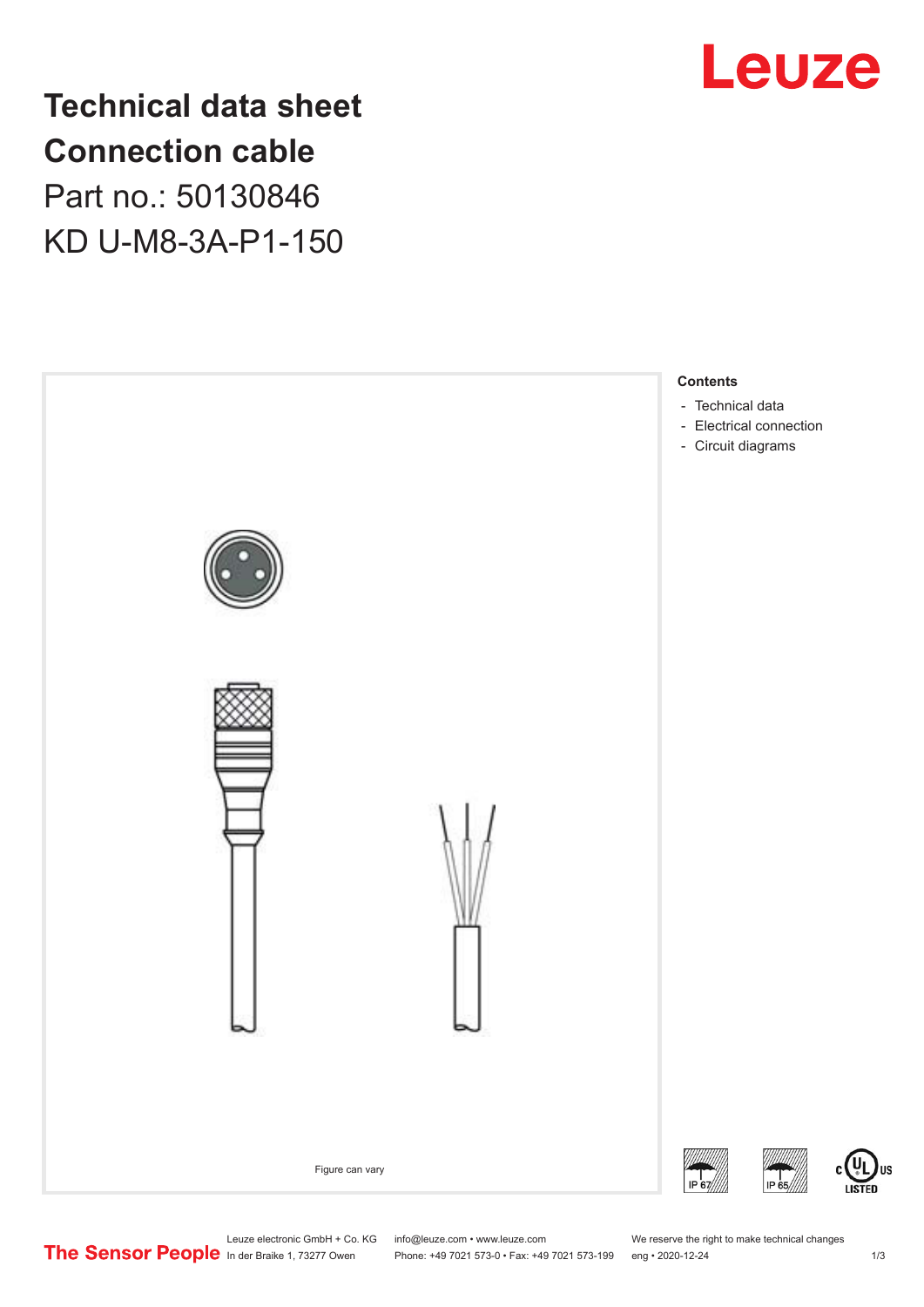## <span id="page-1-0"></span>**Technical data**

### **Electrical data**

**Performance data Operating voltage** 50 V AC / 60 V DC

### **Connection**

| <b>Connection 1</b>               |                                                                                                                                                                                                                                |
|-----------------------------------|--------------------------------------------------------------------------------------------------------------------------------------------------------------------------------------------------------------------------------|
| <b>Type of connection</b>         | Connector                                                                                                                                                                                                                      |
| <b>Thread size</b>                | M <sub>8</sub>                                                                                                                                                                                                                 |
| <b>Type</b>                       | Female                                                                                                                                                                                                                         |
| Handle body material              | <b>PUR</b>                                                                                                                                                                                                                     |
| No. of pins                       | $3 - pin$                                                                                                                                                                                                                      |
| Version                           | Axial                                                                                                                                                                                                                          |
| Lock                              | Screw fitting, nickel-plated diecast zinc,<br>recommended torque 0.6 Nm, self-<br>locking                                                                                                                                      |
| <b>Connection 2</b>               |                                                                                                                                                                                                                                |
| <b>Type of connection</b>         | Open end                                                                                                                                                                                                                       |
| <b>Cable properties</b>           |                                                                                                                                                                                                                                |
| <b>Number of conductors</b>       | 3 Piece(s)                                                                                                                                                                                                                     |
| Wire cross section                | $0.25$ mm <sup>2</sup>                                                                                                                                                                                                         |
| <b>AWG</b>                        | 24                                                                                                                                                                                                                             |
| Sheathing color                   | <b>Black</b>                                                                                                                                                                                                                   |
| <b>Shielded</b>                   | No                                                                                                                                                                                                                             |
| Silicone-free                     | Yes                                                                                                                                                                                                                            |
| Cable design                      | Connection cable (open on one end)                                                                                                                                                                                             |
| Cable diameter (external)         | $4.3 \text{ mm}$                                                                                                                                                                                                               |
| Cable length                      | 15,000 mm                                                                                                                                                                                                                      |
| <b>Sheathing material</b>         | <b>PUR</b>                                                                                                                                                                                                                     |
| Wire insulation                   | <b>PUR</b>                                                                                                                                                                                                                     |
| <b>Traverse rate</b>              | Max. 3.3 m/s with horiz. traverse path of<br>5m and and max, acceleration of 5m/s <sup>2</sup>                                                                                                                                 |
| Suitability for drag chains       | Yes                                                                                                                                                                                                                            |
| Properties of the outer sheathing | Free of CFC, cadmium, silicone, halogen<br>and lead, matt, low-adhesion, abrasion-<br>resistant, easily machine-processable                                                                                                    |
| Resistance of the outer sheathing | Hydrolysis and microbe resistant, good<br>oil, gasoline and chemical resistance in<br>accordance with VDE 0472 part 803 test<br>B, flame retardant in accordance with UL<br>1581 VW1 / CSA FT1 / IEC 60332-1,<br>IEC 60332-2-2 |
| <b>Torsion suitability</b>        | ±180° / m (max. 2 mio. cycles with 35<br>cycles / min)                                                                                                                                                                         |

### **Mechanical data**

| <b>Width across flats</b>                                       | $9 \text{ mm}$           |
|-----------------------------------------------------------------|--------------------------|
| <b>Bending cycles</b>                                           | 5,000,000 Piece(s)       |
| Bending radius, flexible laying, min.                           | Min. 10 x cable diameter |
| Bending radius, stationary laying, min. Min. 5 x cable diameter |                          |
|                                                                 |                          |
| <b>Environmental data</b>                                       |                          |
| Ambient temperature, operation,<br>flexible use                 | $-2580 °C$               |
| Ambient temperature, operation,<br>stationary use               | $-4080 °C$               |
| <b>Certifications</b>                                           |                          |
| Degree of protection                                            | IP 65                    |
|                                                                 | IP 67                    |
| <b>Certifications</b>                                           | c UL US                  |
|                                                                 |                          |
| <b>Classification</b>                                           |                          |
| <b>Customs tariff number</b>                                    | 85444290                 |
| eCl@ss $5.1.4$                                                  | 27279201                 |
| $eC/\omega$ ss 8.0                                              | 27279218                 |
| eCl@ss 9.0                                                      | 27060311                 |
| eCl@ss 10.0                                                     | 27060311                 |
| eCl@ss 11.0                                                     | 27060311                 |
| <b>ETIM 5.0</b>                                                 | EC001855                 |
| <b>ETIM 6.0</b>                                                 | EC001855                 |
| <b>ETIM 7.0</b>                                                 | EC001855                 |

**Leuze** 

# **Electrical connection**

**Connection 1**

| Type of connection   | Connector                                                                             |
|----------------------|---------------------------------------------------------------------------------------|
| <b>Thread size</b>   | M <sub>8</sub>                                                                        |
| Type                 | Female                                                                                |
| Handle body material | <b>PUR</b>                                                                            |
| No. of pins          | $3 - pin$                                                                             |
| <b>Version</b>       | Axial                                                                                 |
| Lock                 | Screw fitting, nickel-plated diecast zinc, recommended<br>torque 0.6 Nm, self-locking |